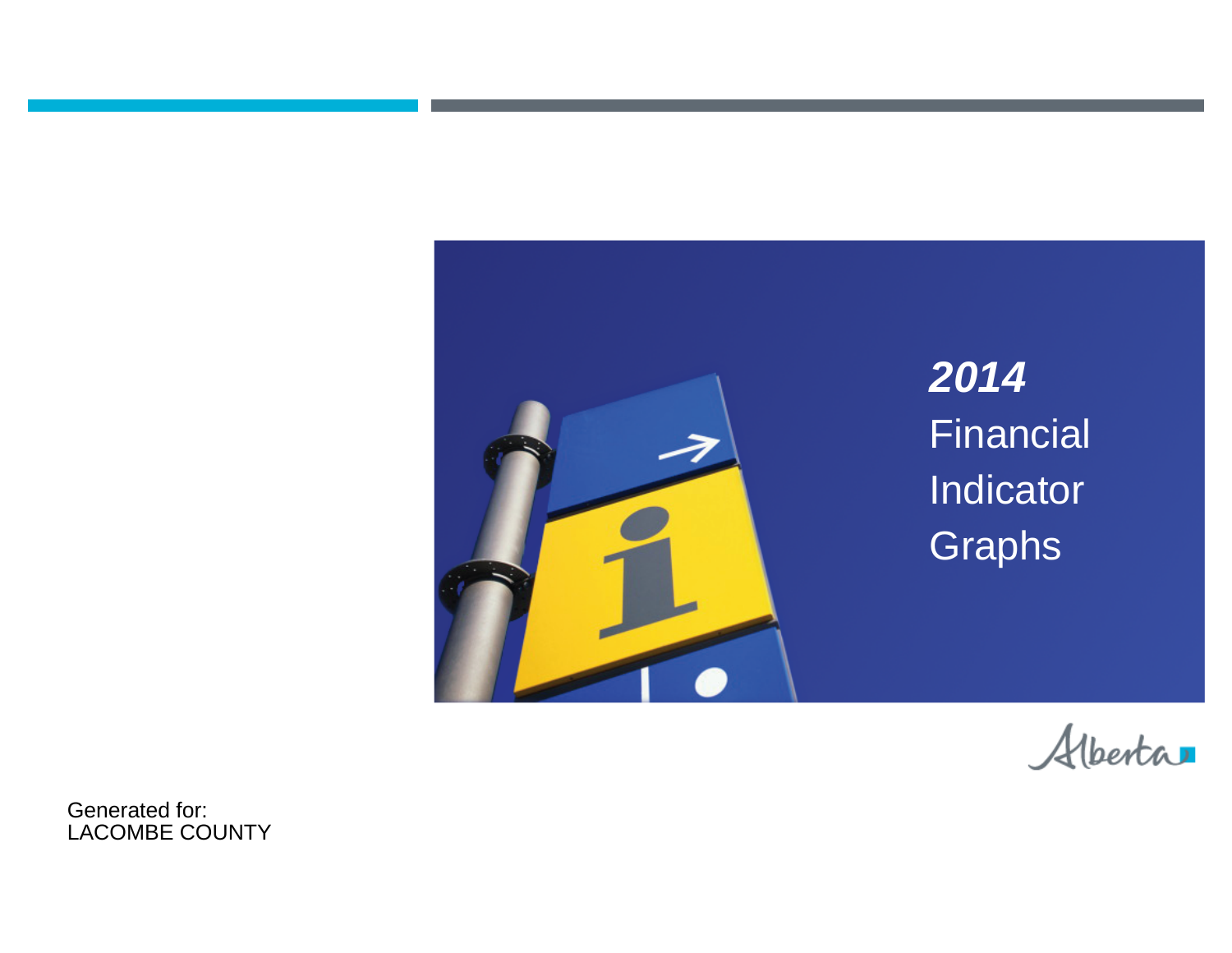The financial indicator graphs are intended to serve as a tool that may assist council and administration with operational decisions. The comparative measures may be useful in assessing past performance and for budget planning. Each municipality is compared to a group of similar size urban municipalities, or to rural municipalities with similar tax base. The comparison group is shown on the last slide.

Custom graphs can be created comparing your municipality to other Alberta municipalities.

Financial Advisory Services is available to assist you in interpreting the information contained in the graphs. Please be aware that advisors will not have access to any of the custom graphs you create, but would still be able to assist with the underlying formulas and data used to create all graphs.

It should be noted that that the financial indicator graphs are point-in-time documents. The system is updated daily as new information is added to the municipal financial database. As such graphs will reflect the current data set and the results will be subject to change as the database is updated and verified. However, most information from the previous reporting year will have been posted by the fall of the subsequent year.

Other points to note are:

- The range for most of the graphs is 2009 to 2014.

- Caution should be used when interpreting results as each municipality has unique characteristics affecting how it compares to the group. Also, circumstances may have changed since the December 31, 2014 reporting date.

Alberta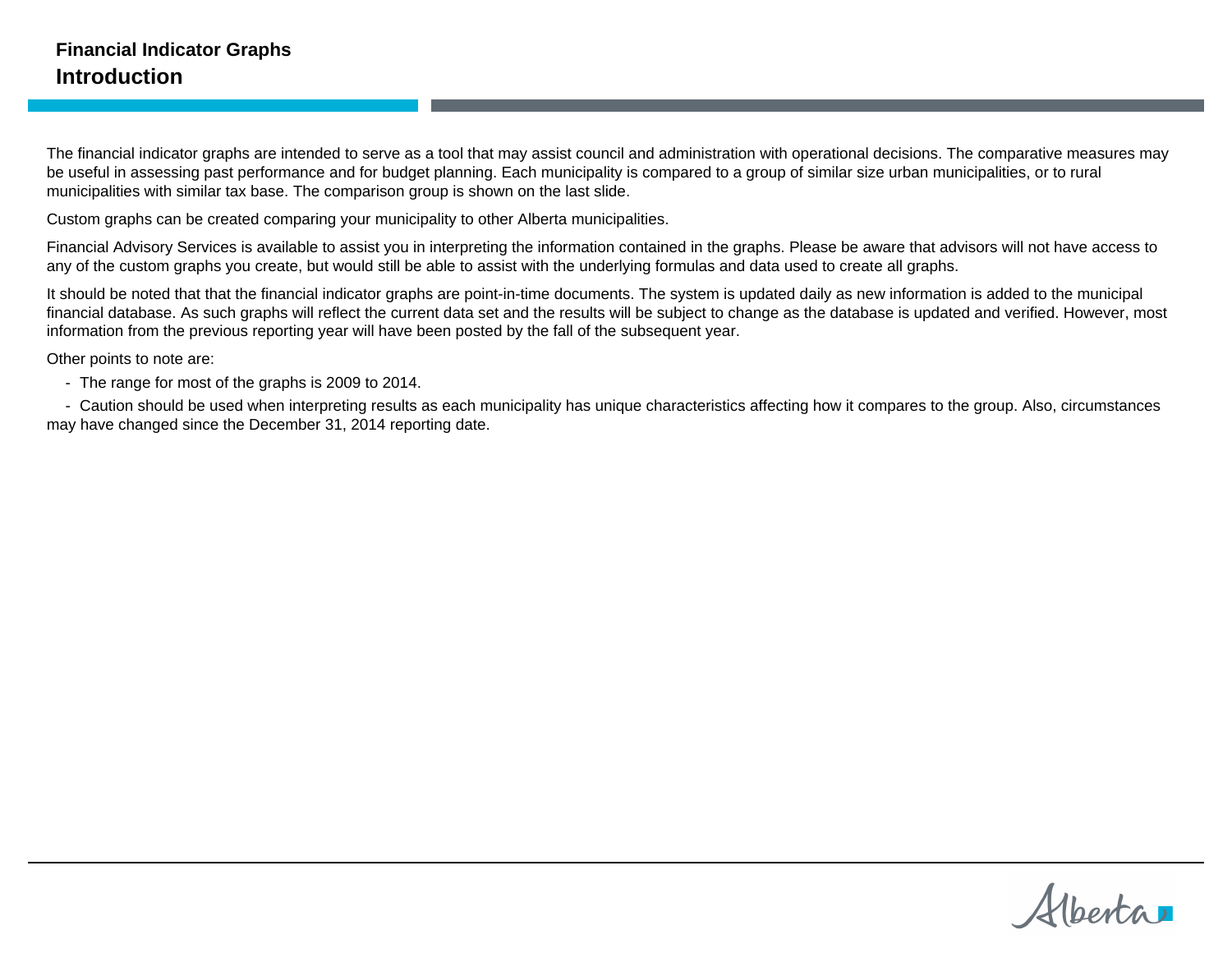#### **Financial Indicator Graphs Introduction**

#### **Financial Indicator Graphs include:**

- o Equalized Tax Rates Municipal/Residential/Non-Residential
- o Equalized Assessment Per Kilometer of Road
- o Non-Residential Equalized Assessment as % of Total
- o Tax Collection Rate
- o Debt & Debt Service as % of the Limits
- o Long Term Debt Per Capita
- o Major Revenue Sources Per Capita
- o Major Revenue Sources As % of Total Revenue (only 2014)
- o Broad Function Expenses Per Capita (only 2014)
- o Per Capita Expenses by Major Type:
	- Salaries, Wages & Benefits
	- Contracted & General Services
	- Materials, Goods, Supplies & Utilities
	- Bank Charges & Interest
	- Amortization
- o Net Book Value As % of Capital Costs
- o Accumulated Surplus Categories, As % (only 2014)
- o Accumulated Surplus Categories, Per Capita (only 2014)
- o Ratio of Current Assets to Current Liabilities

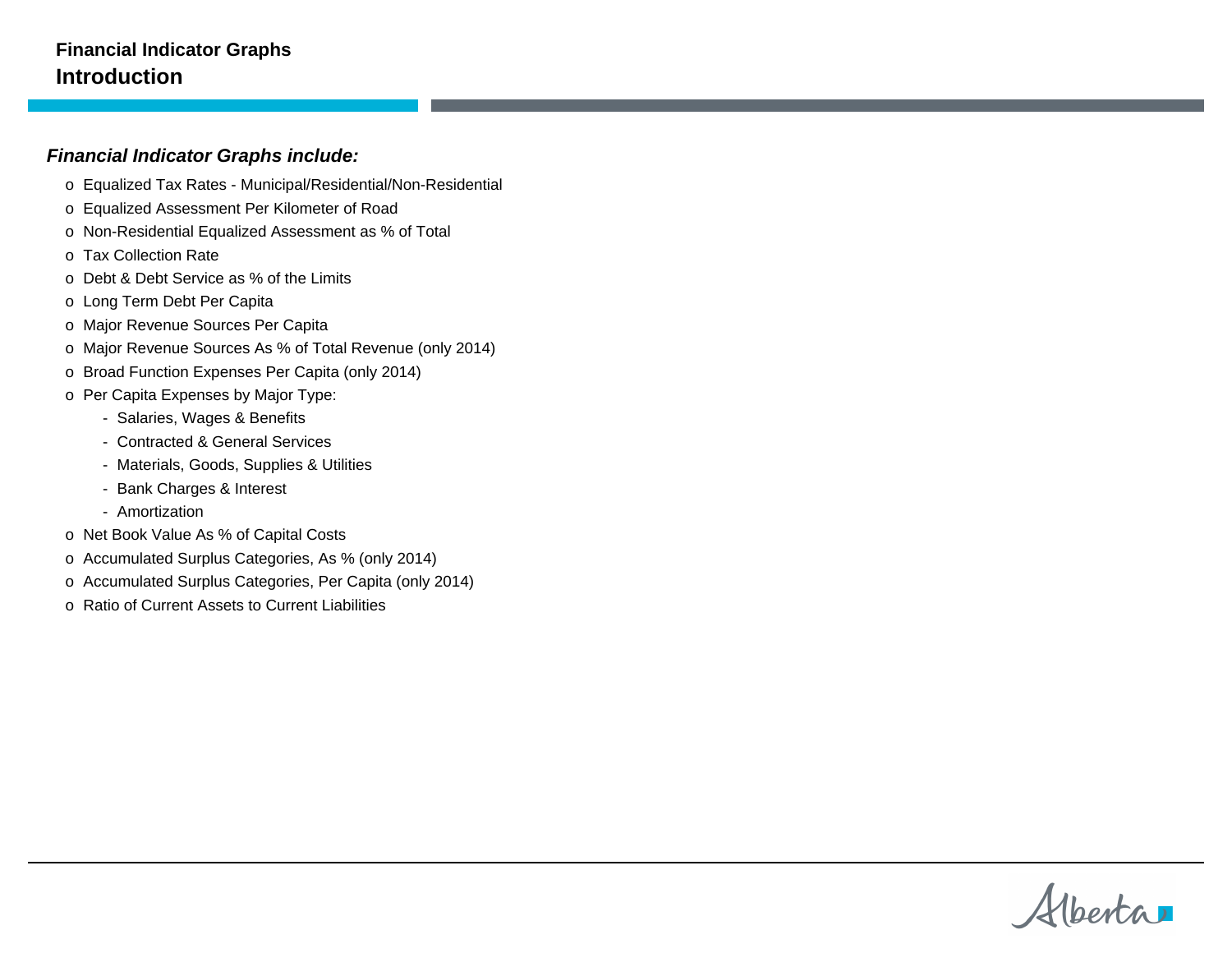# **Equalized Tax Rates: Net Municipal**



**Note:** Municipal Equalized Tax Rate is calculated based on total equalized assessment and net municipal property tax.

Alberta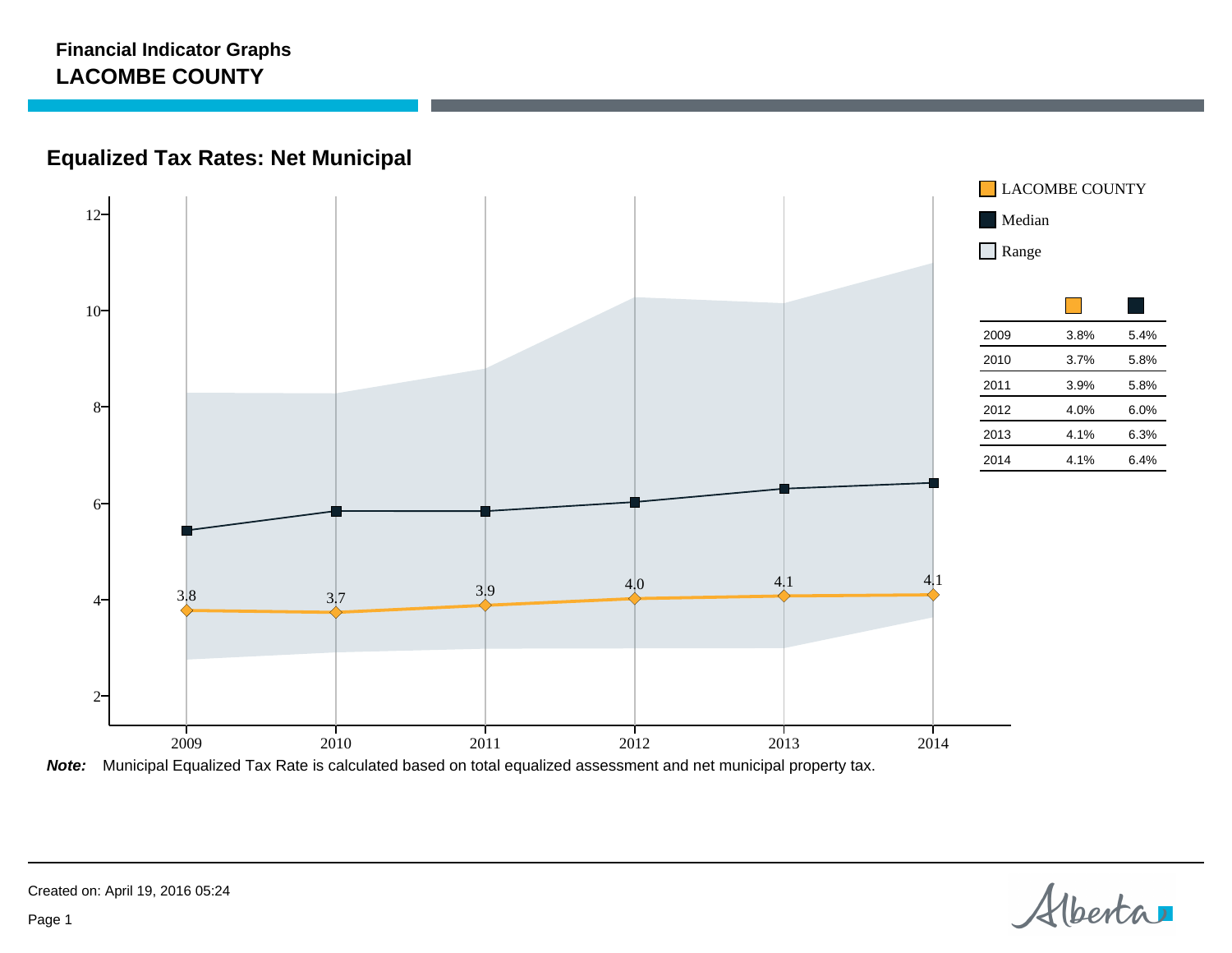# **Equalized Tax Rates: Residential**



**Note:** Residential Equalized Tax Rate is calculated based on gross residential property taxes and residential equalized assessment.

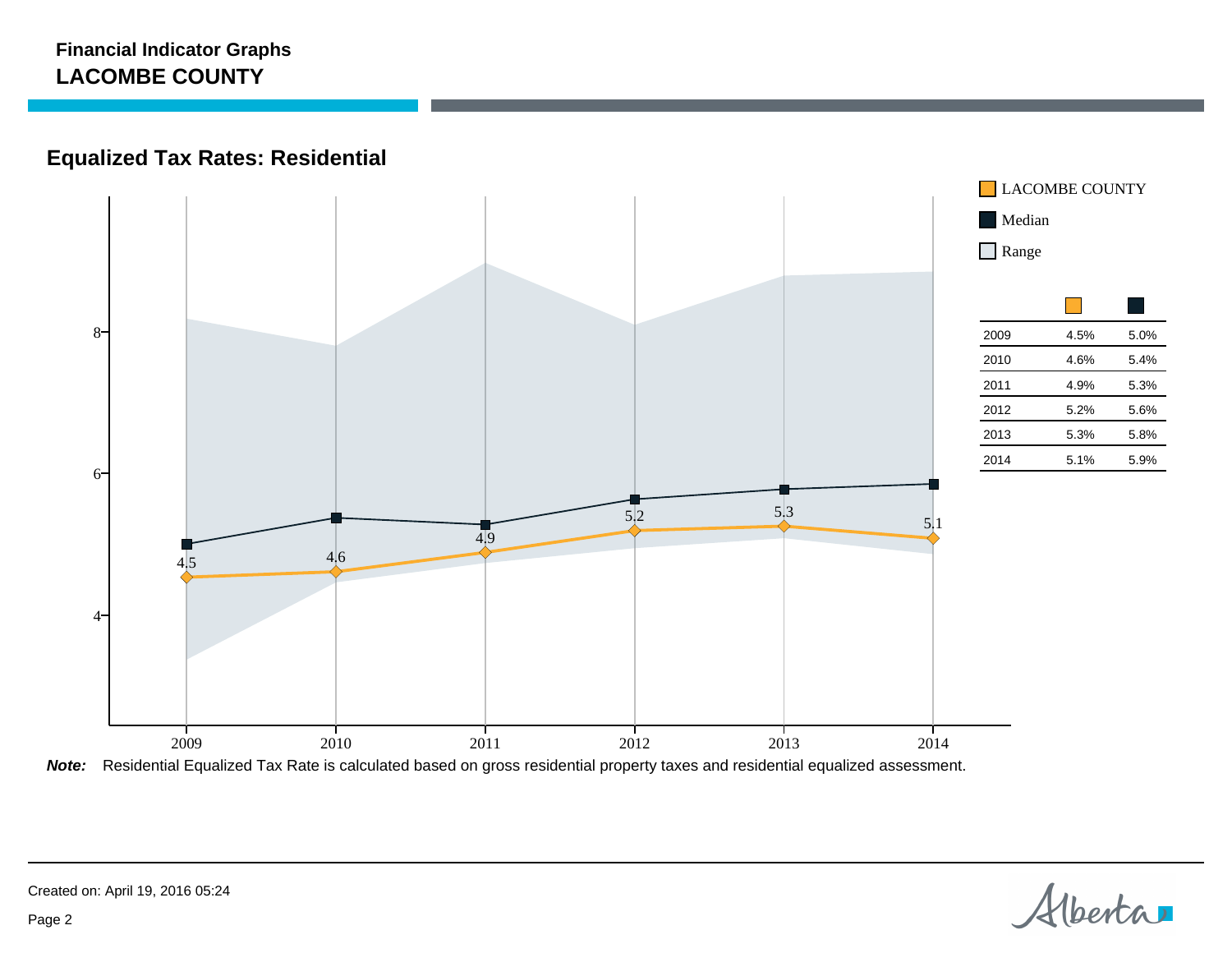# **Equalized Tax Rates: Non-Residential**



**Note:** Non-Residential Equalized Tax Rate is calculated based on gross non-residential property taxes and non-residential equalized assessment

Alberta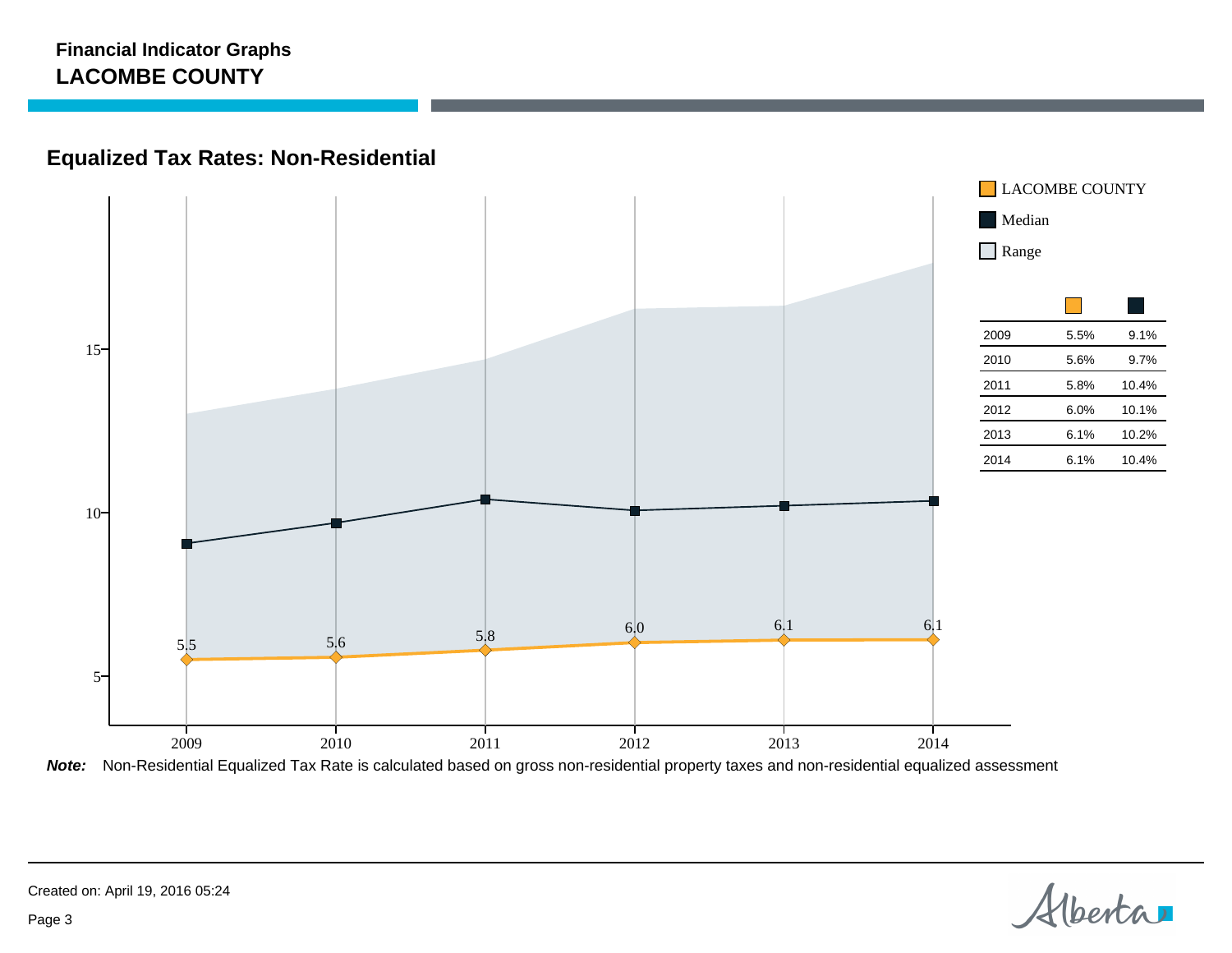# **Total Equalized Assessment Per KM of Roads**



Alberta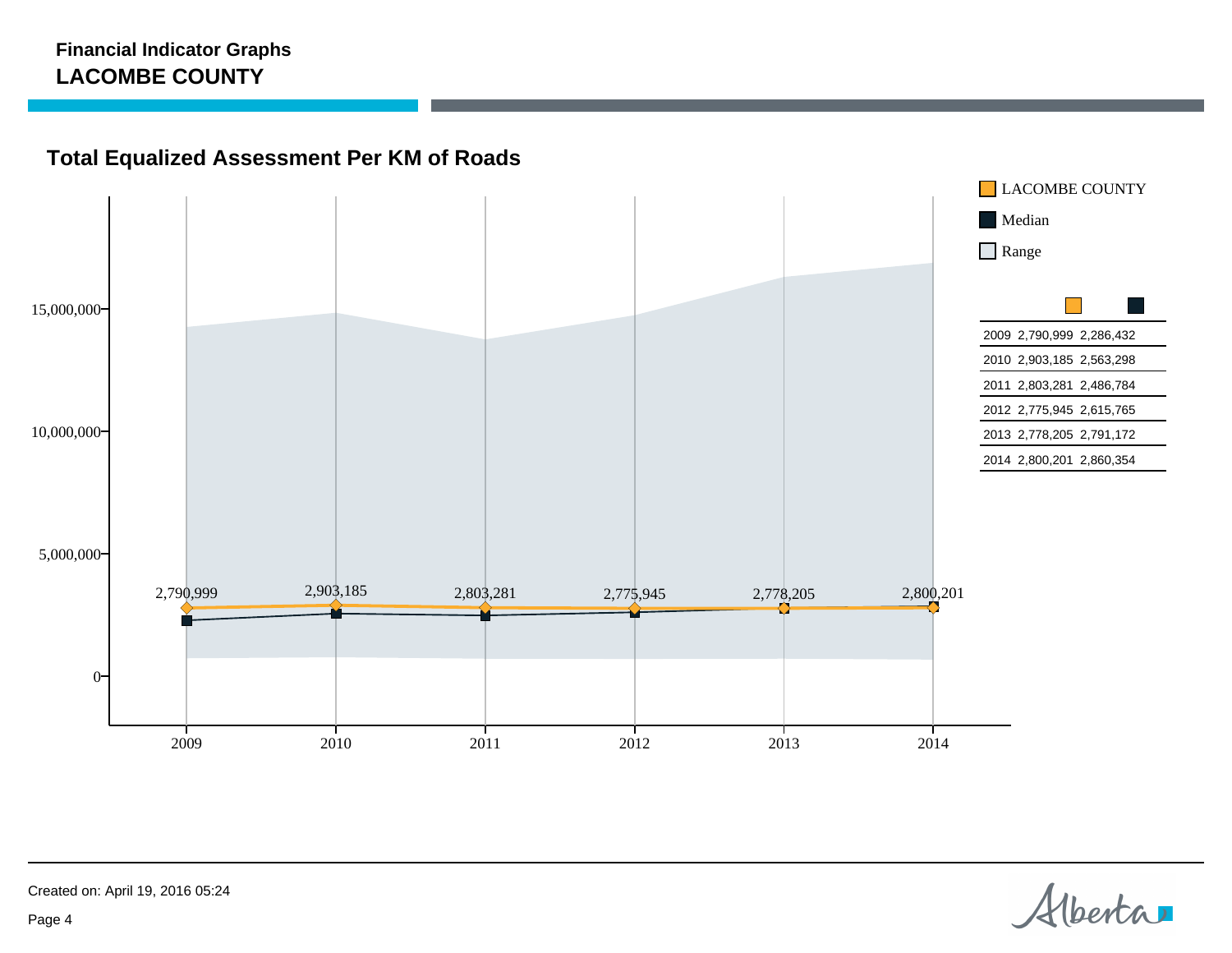# **Non-Residential Assessment as % of Total Equalized Assessment**



Alberta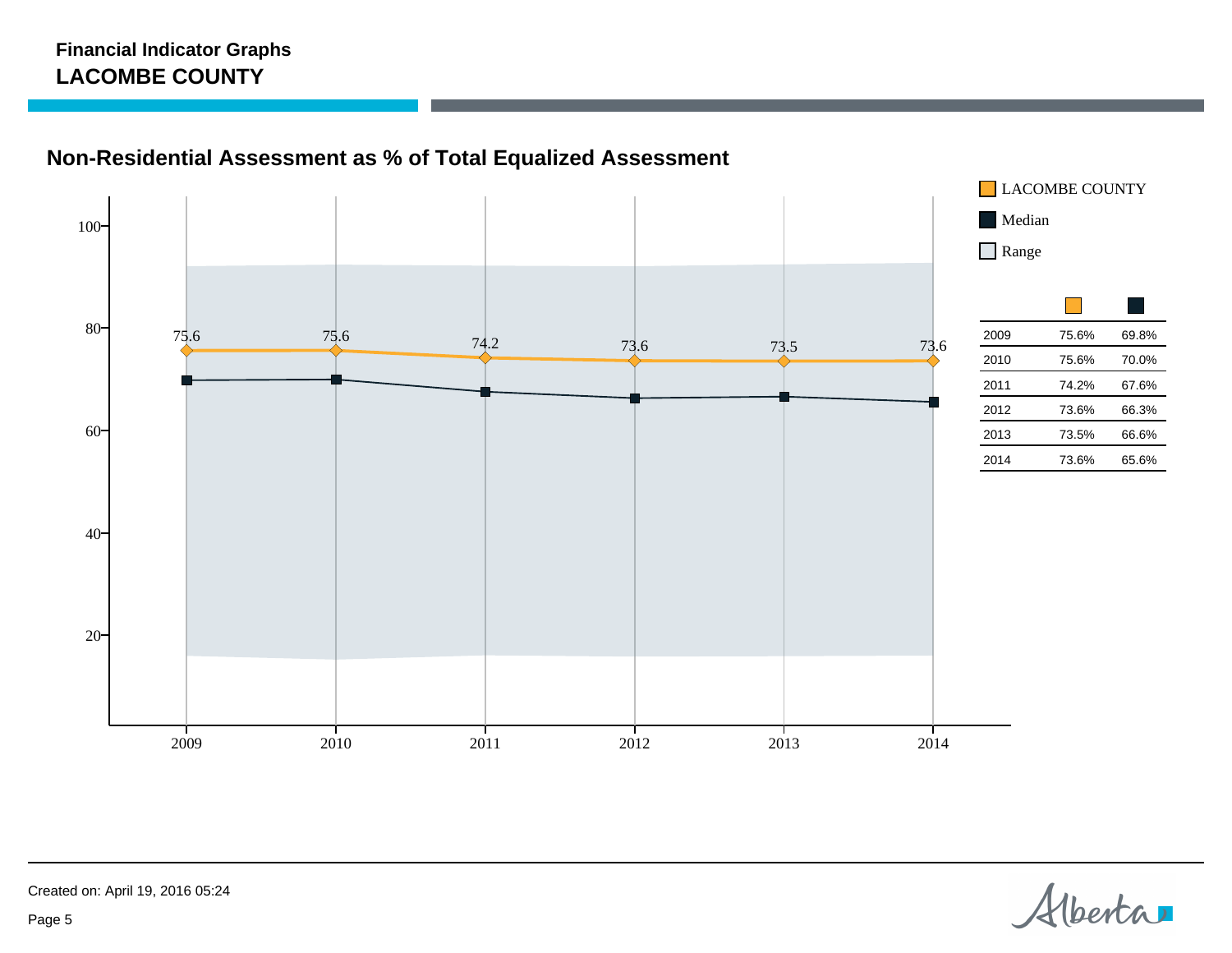**Tax Collection Rates**



**Note:** This indicator reflects the percentage of taxes and grants in place of taxes which are collected by the municipality in the year in which they are levied.

Alberta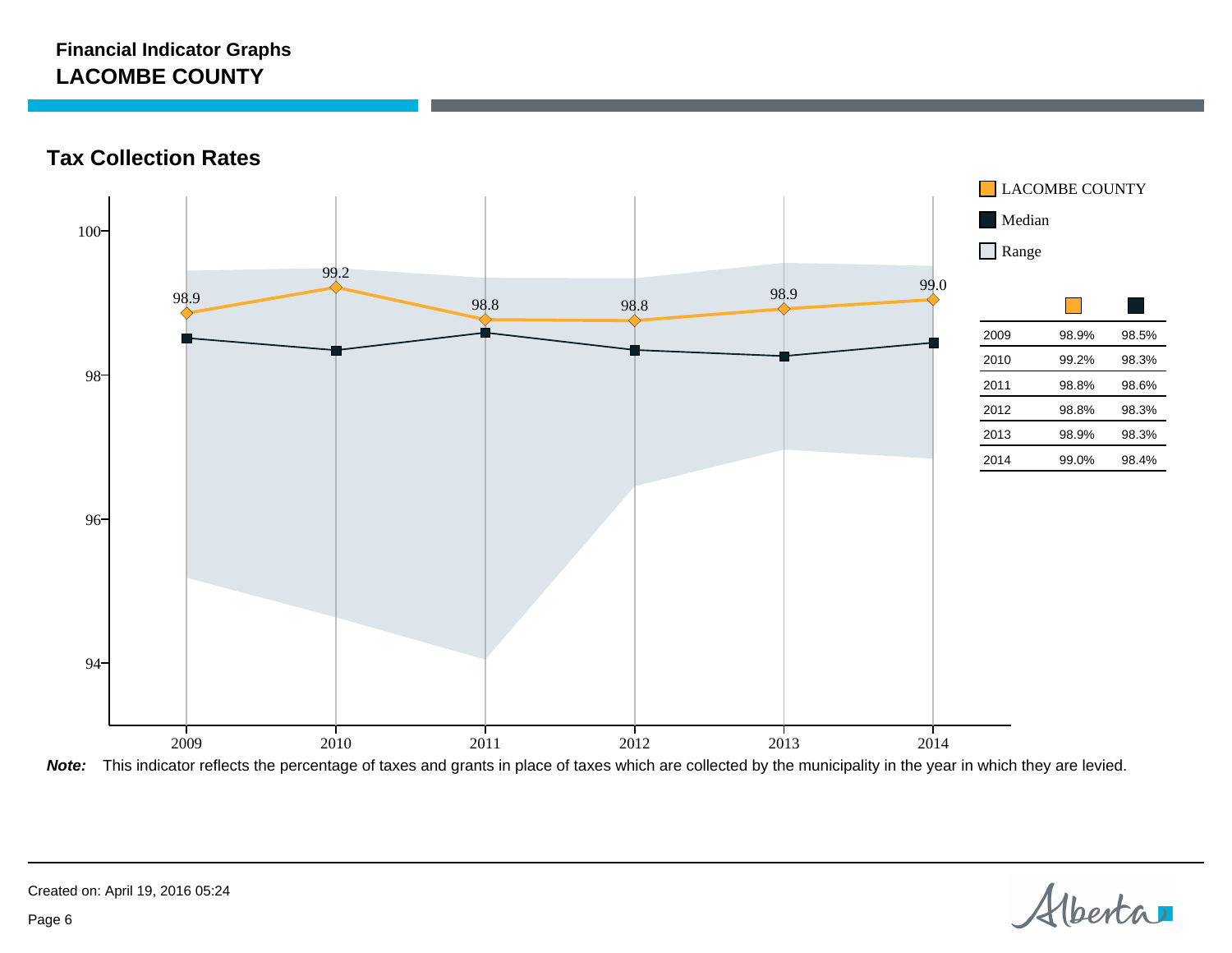**Percent of Debt Limit Used**



**Note:** This graph shows, in percentage terms, the municipality's debt as a percentage of the regulated limit. This is compared to the median for the group of similar municipalities.

Alberta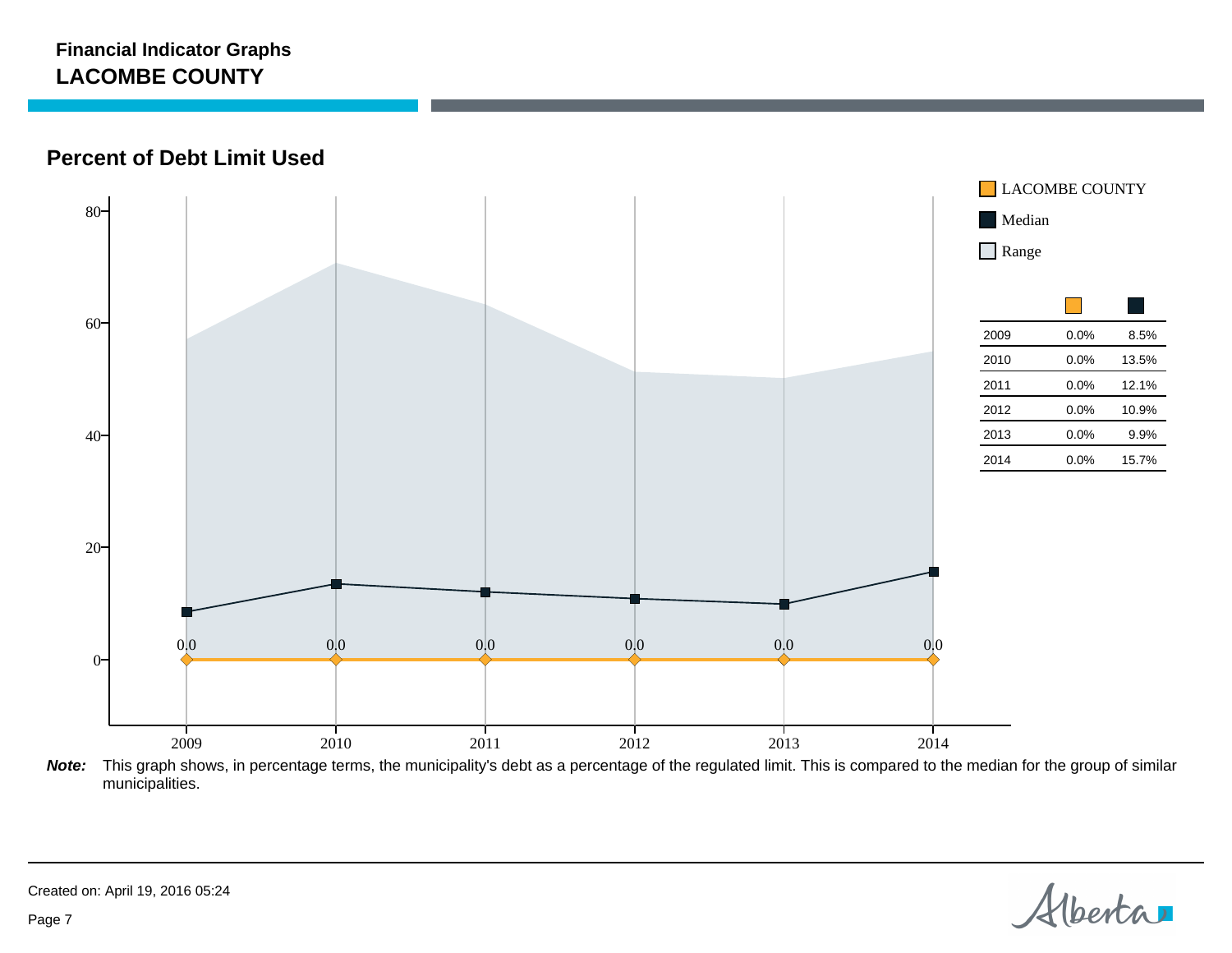### **Percent of Debt Service Limit Used**



**Note:** This graph shows, in percentage terms, the municipality's current debt servicing requirement relative to the regulated limit. This is compared to the median for the group of similar municipalities.

Alberta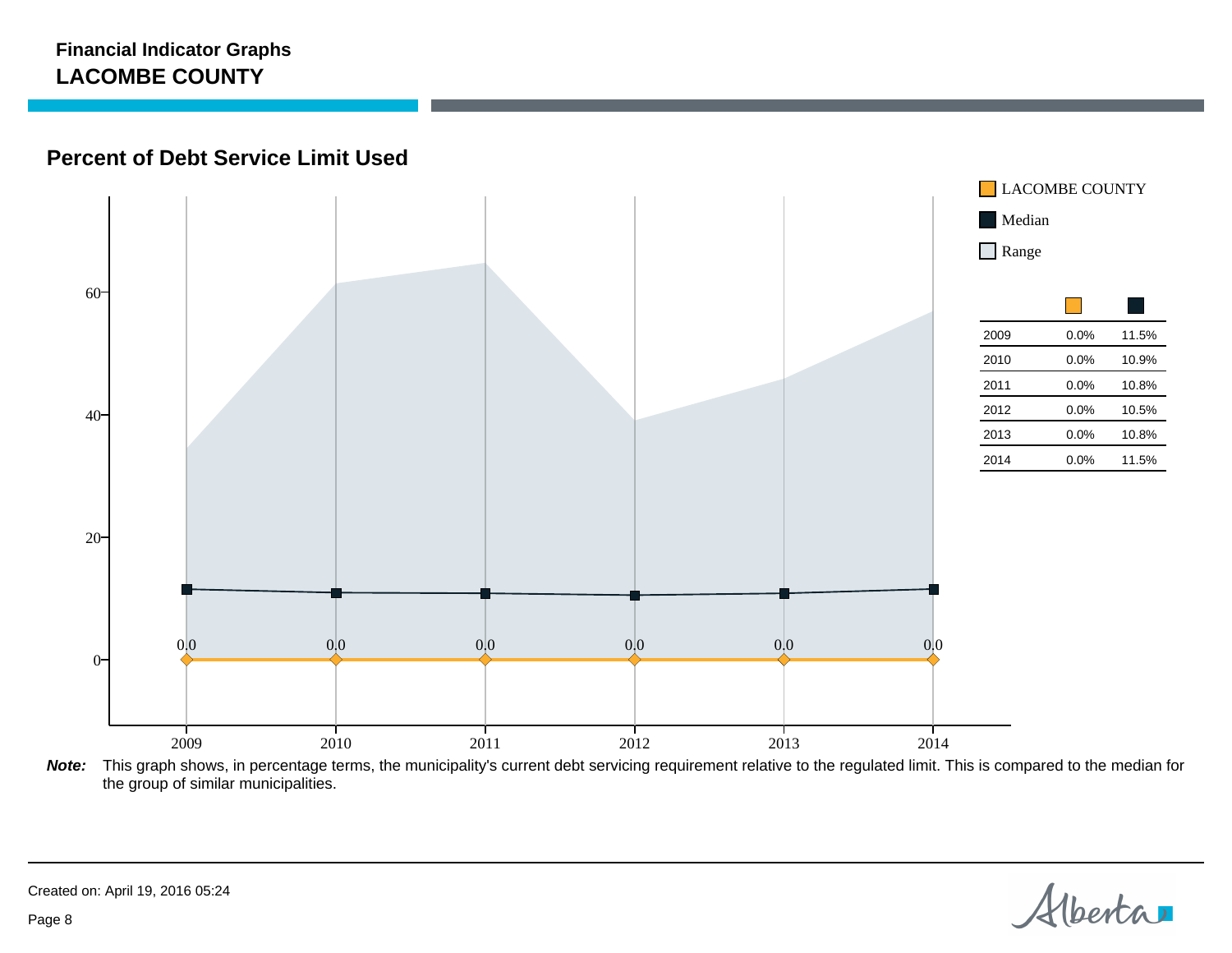# **Long Term Municipal Debt Per Capita**



Alberta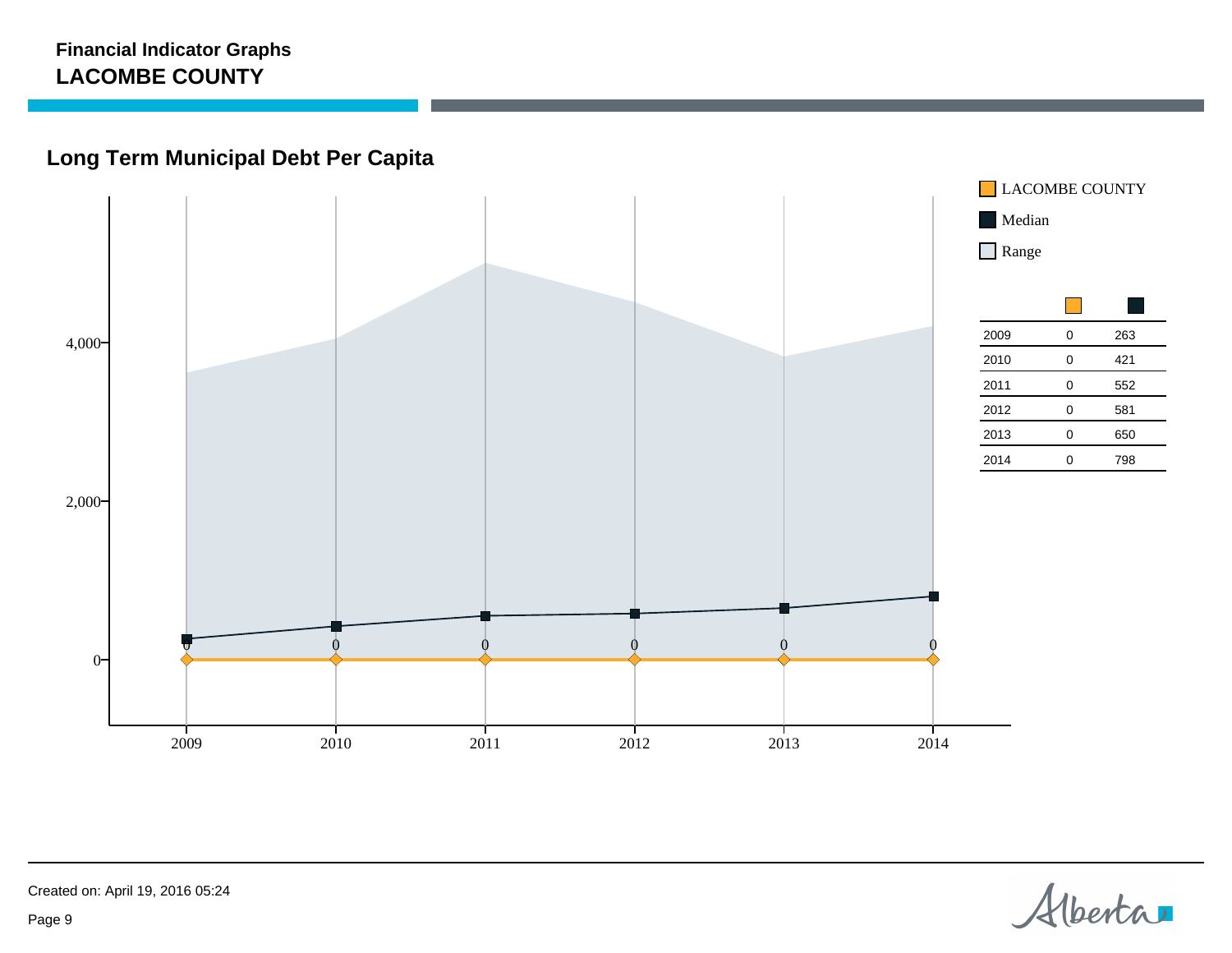# **Revenue Sources Per Capita: Net Municipal Property Taxes**



Alberta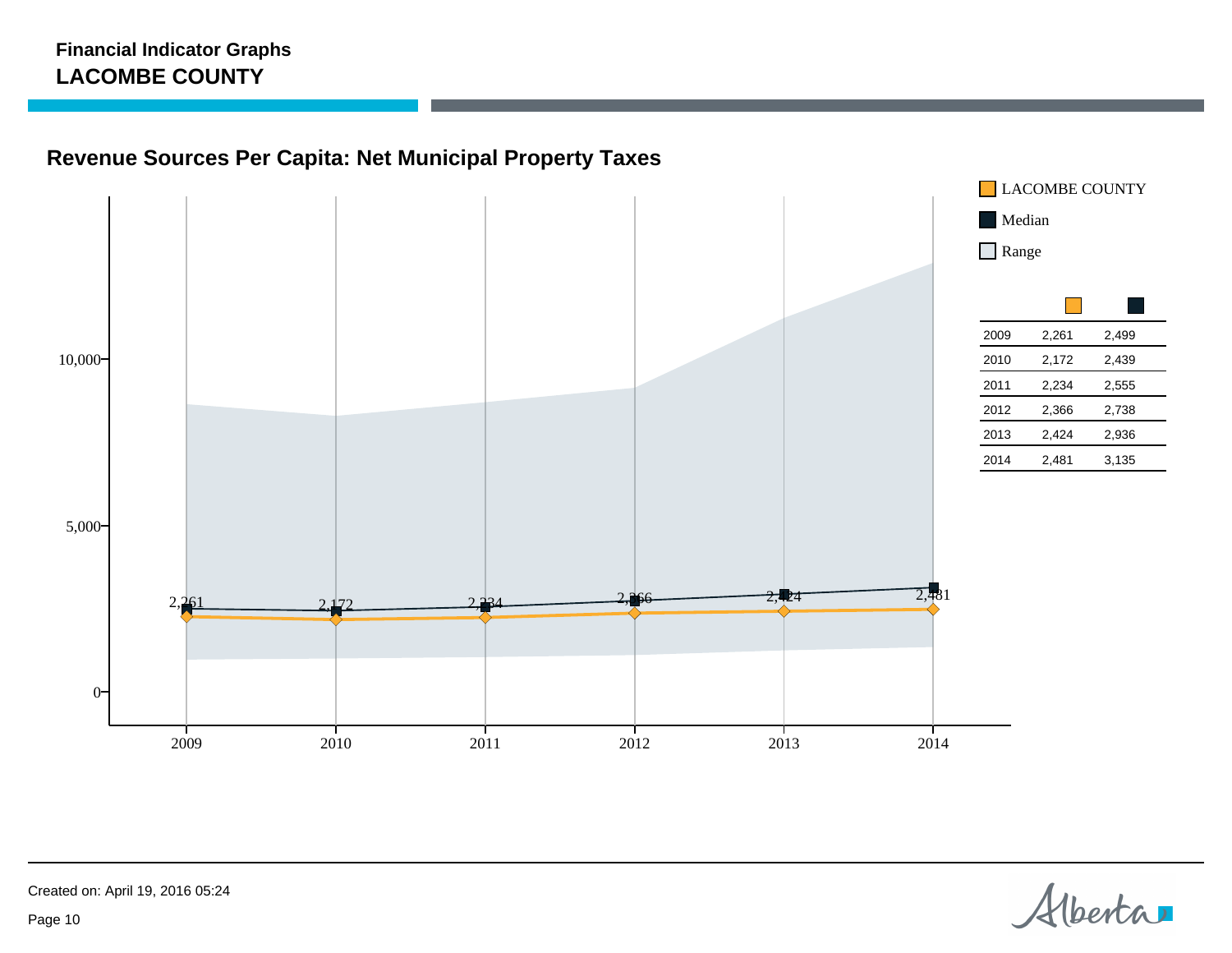# **Revenue Sources Per Capita: Total Grants**



Alberta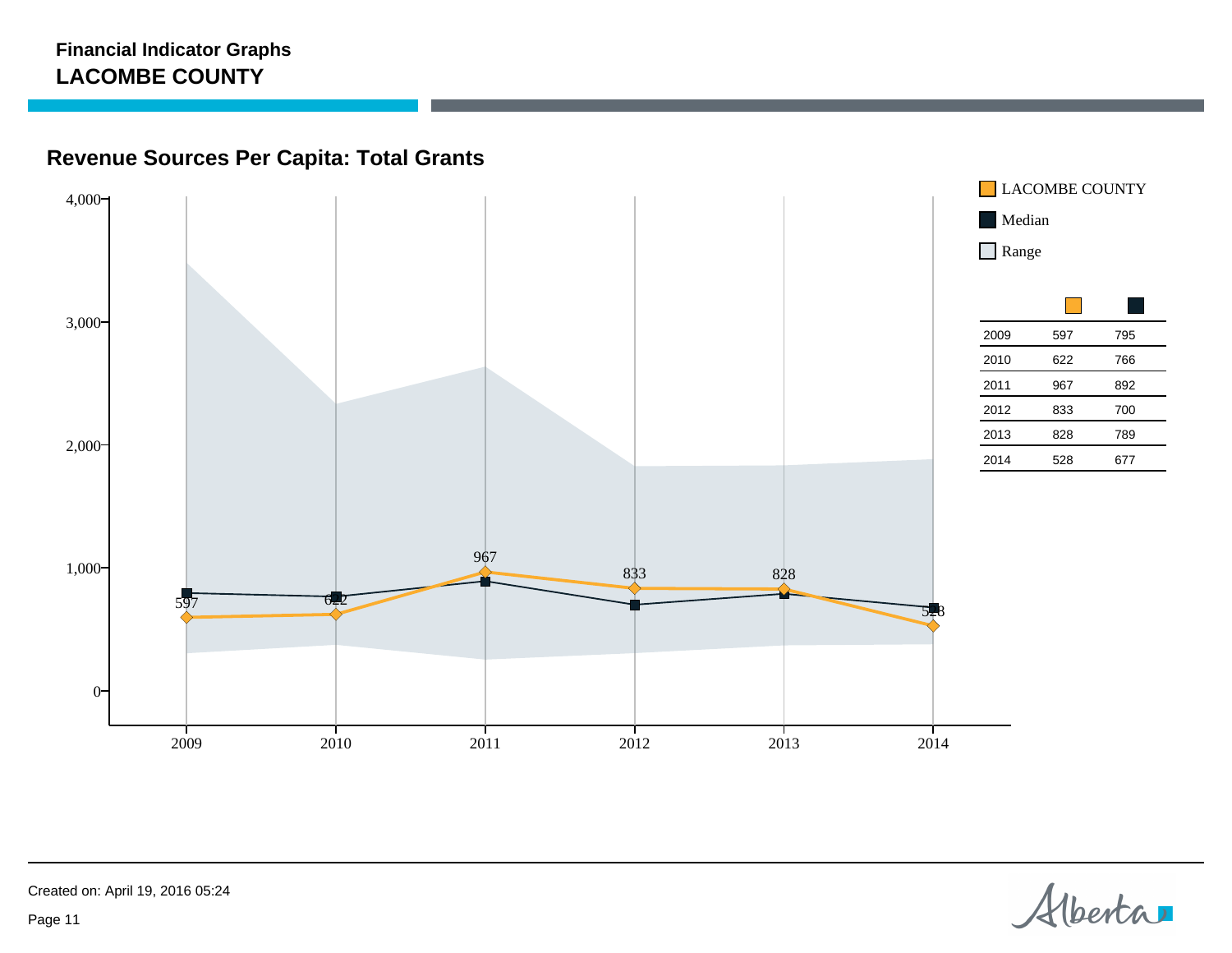# **Revenue Sources Per Capita: Sales and User Charges**



Alberta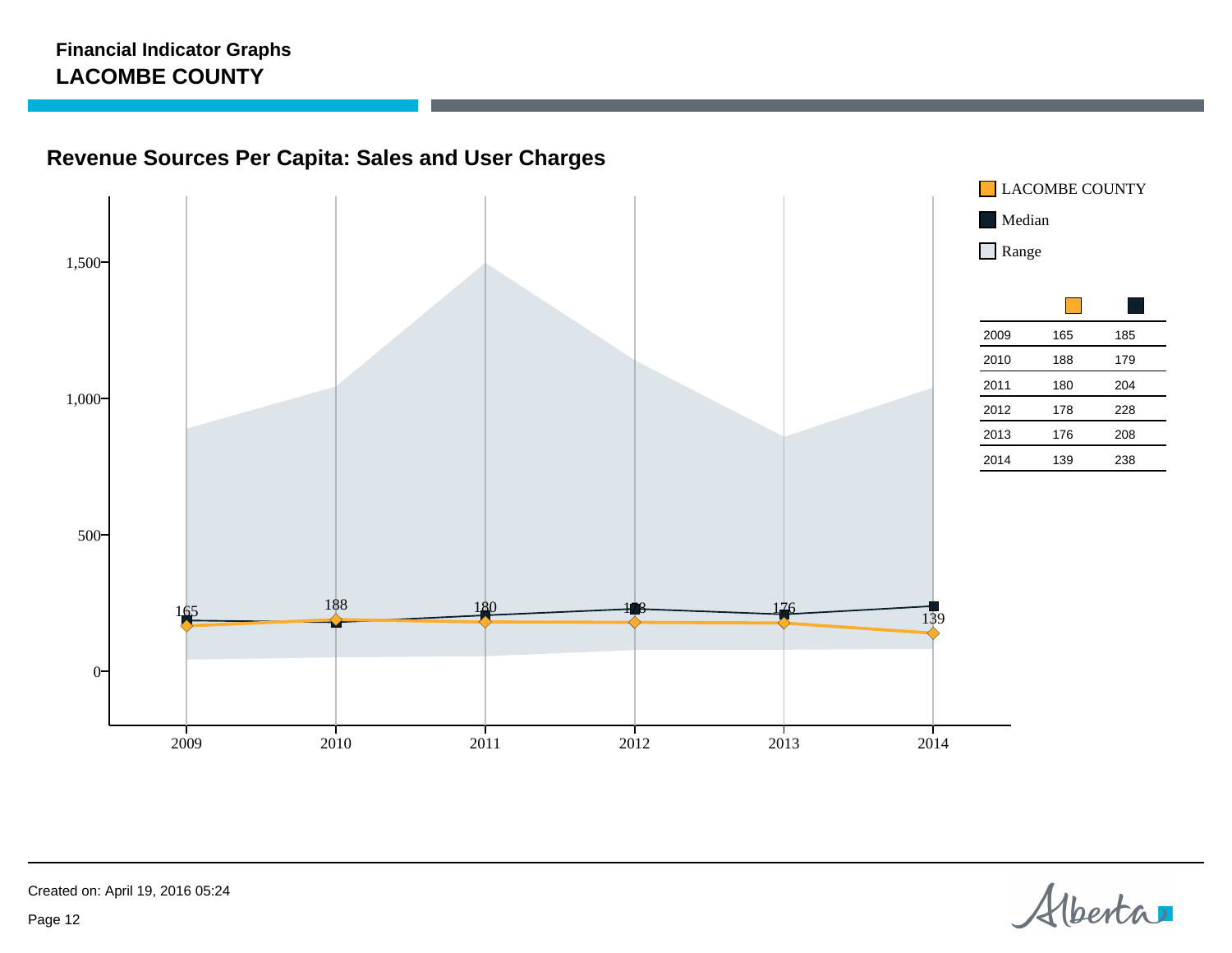# **Major Revenue Sources As % of Total Revenue, 2014**



Alberta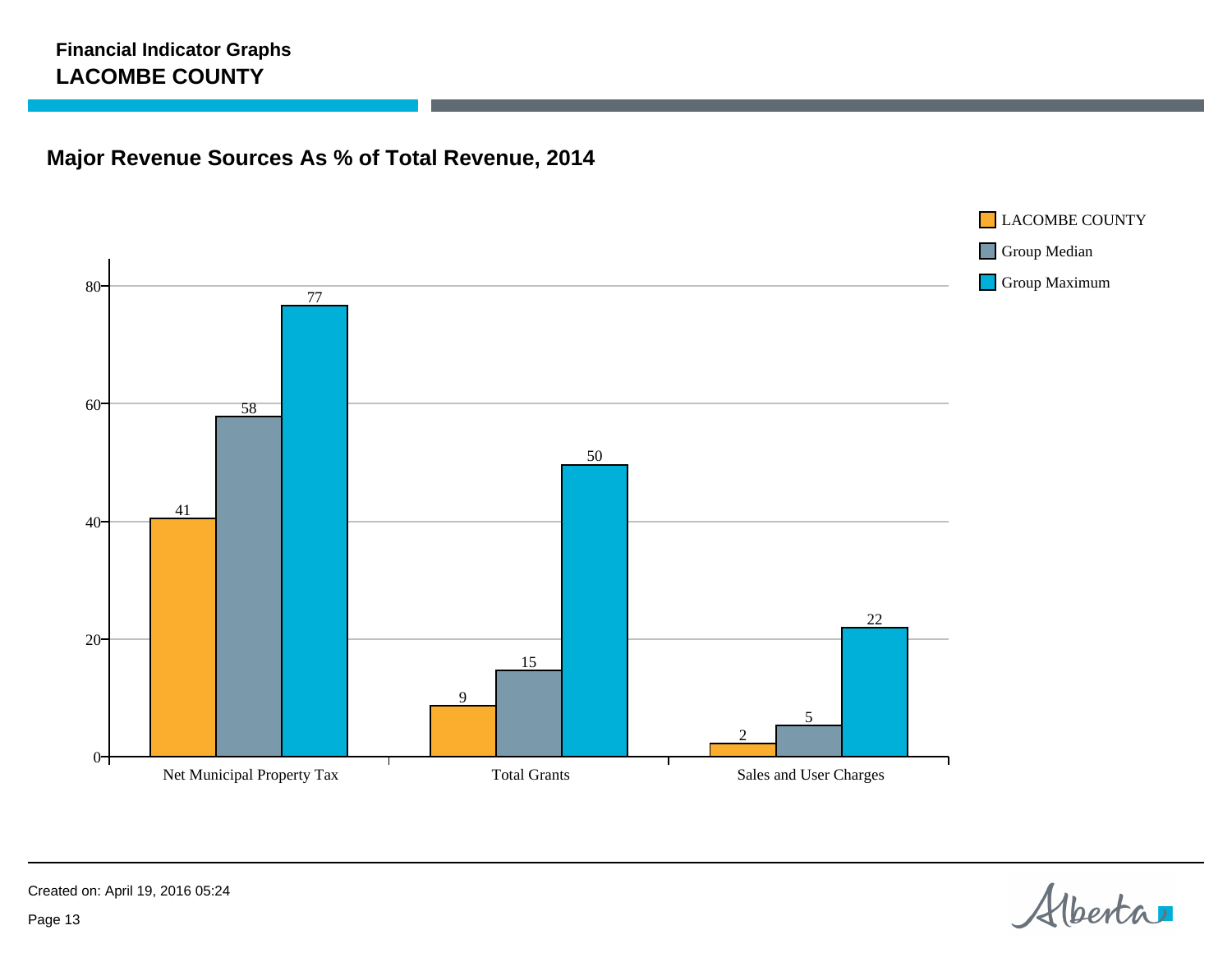# **Major Expenditures Per Capita by Broad Function, 2014**



Alberta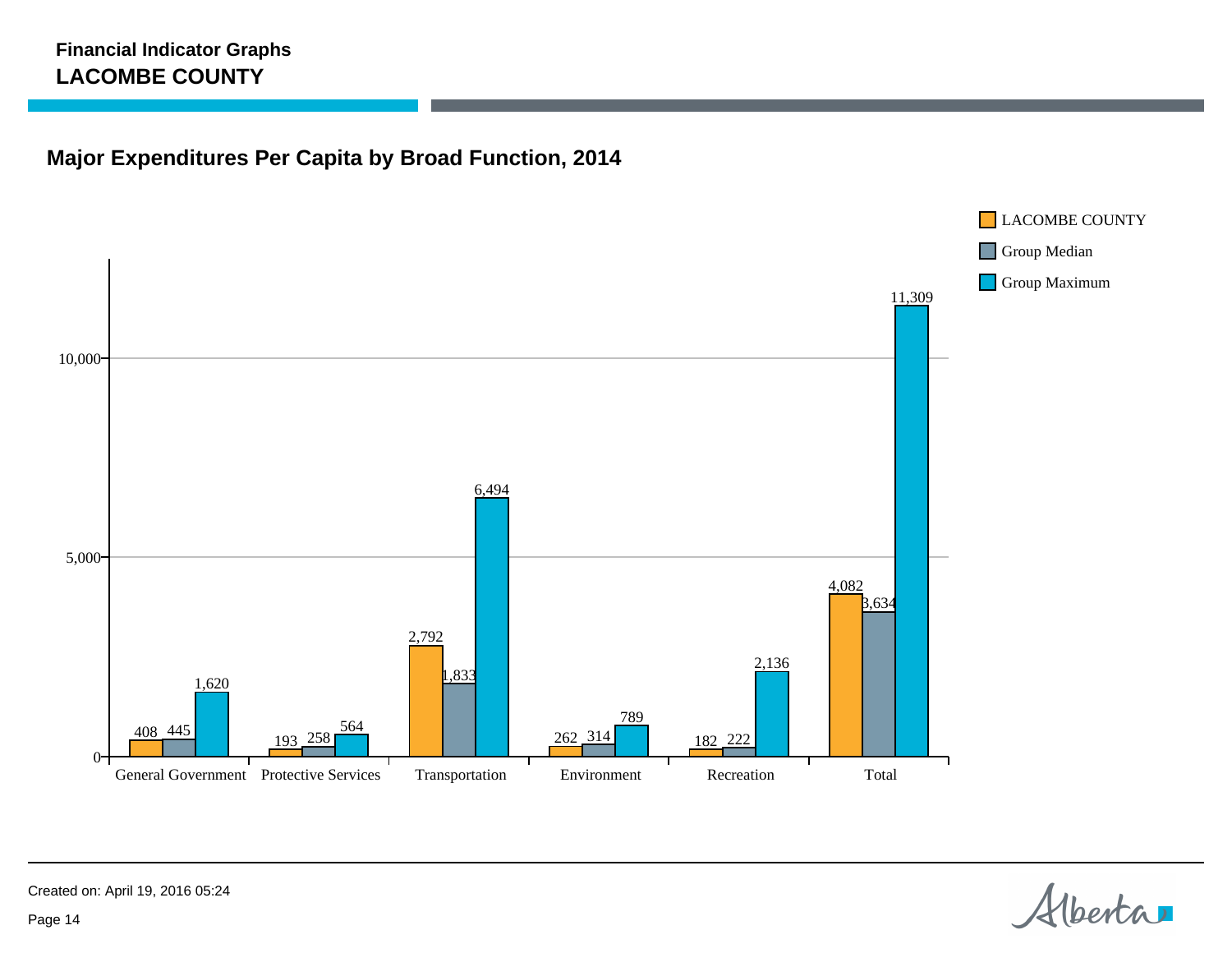# **Major Expenditures Per Capita by Type: Salaries, Wages and Benefits**



Alberta

Created on: April 19, 2016 05:24

Page 15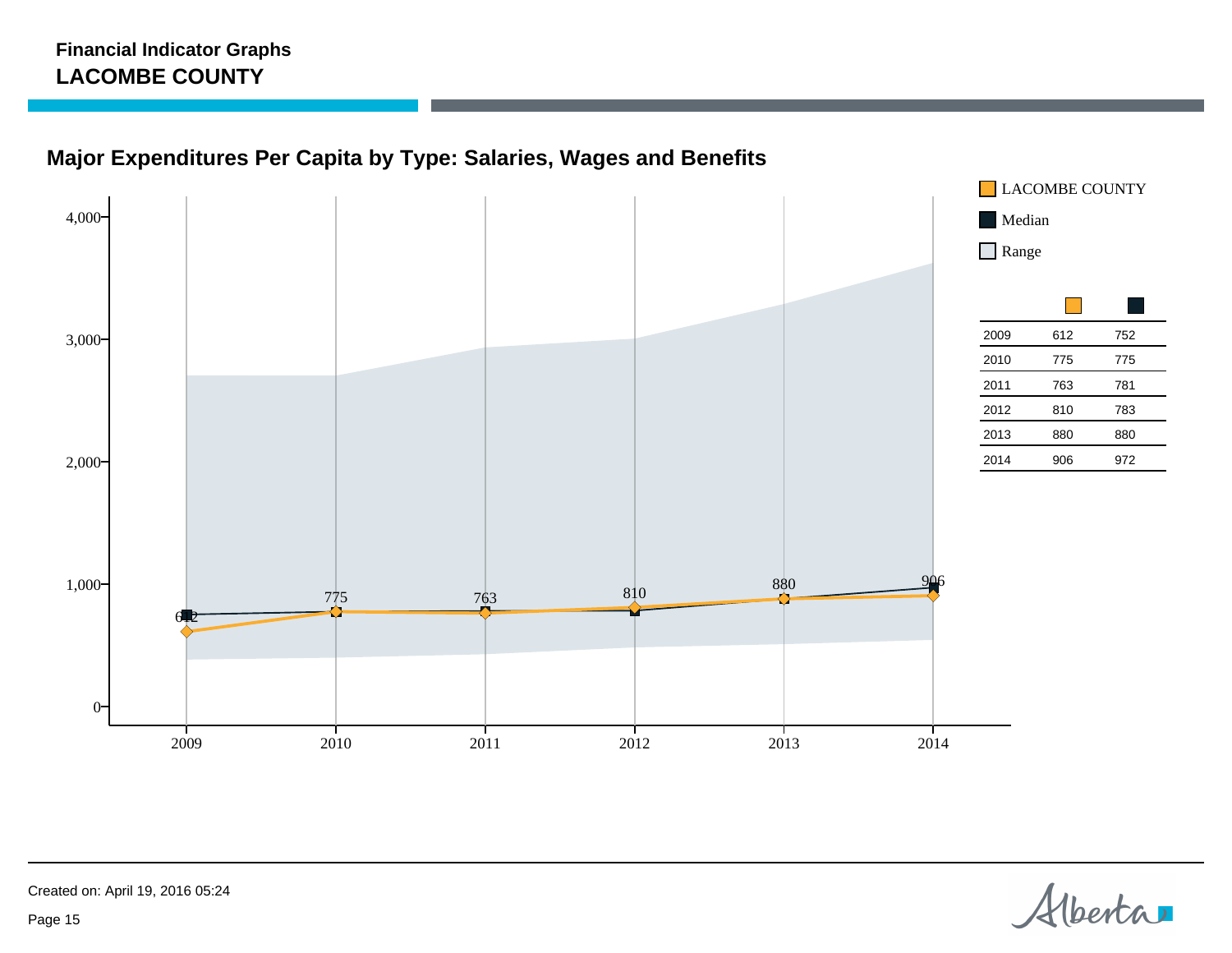# **Major Expenditures Per Capita by Type: Contracted and General Services**



Alberta

Created on: April 19, 2016 05:24

Page 16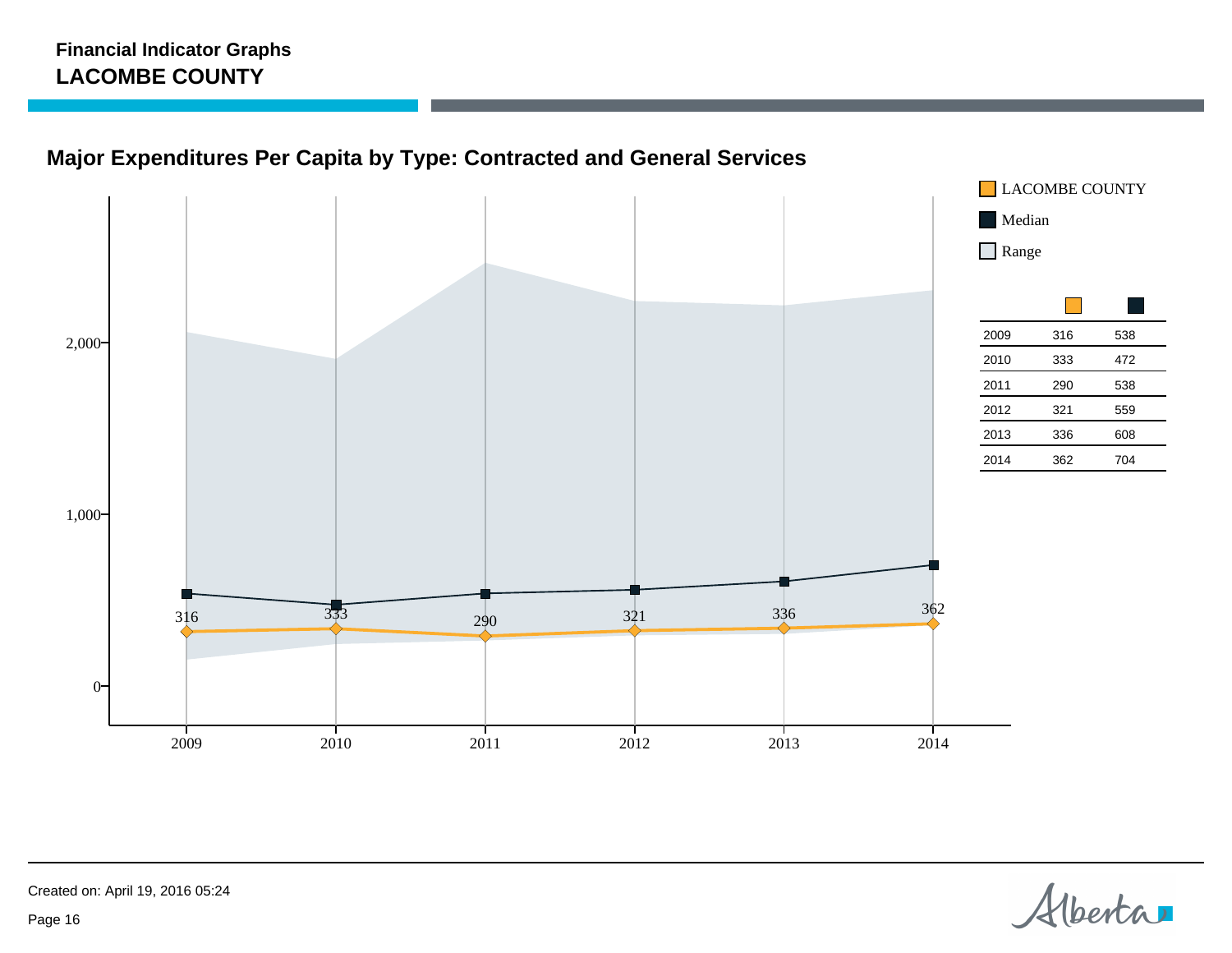



Alberta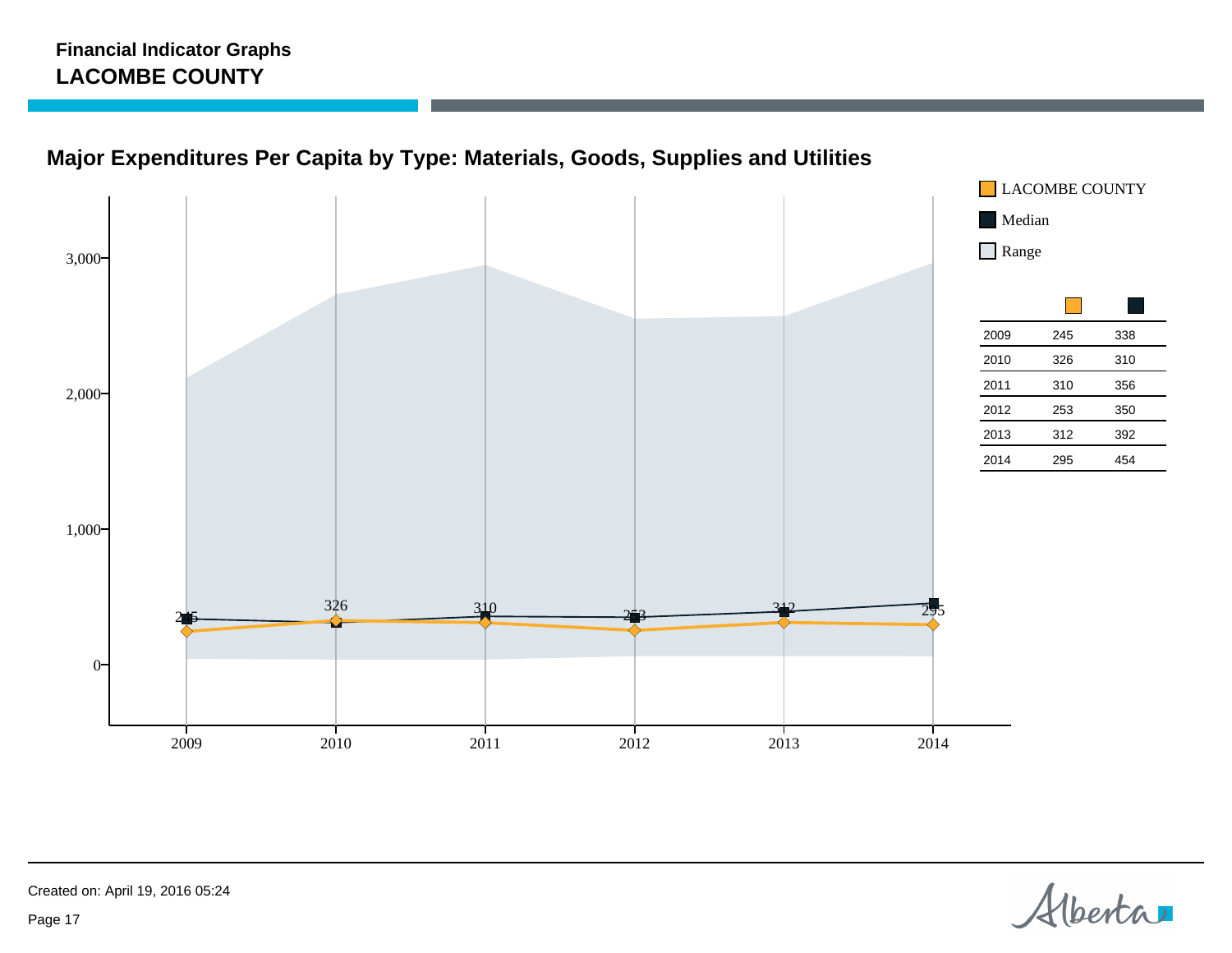



Alberta

Created on: April 19, 2016 05:24

Page 18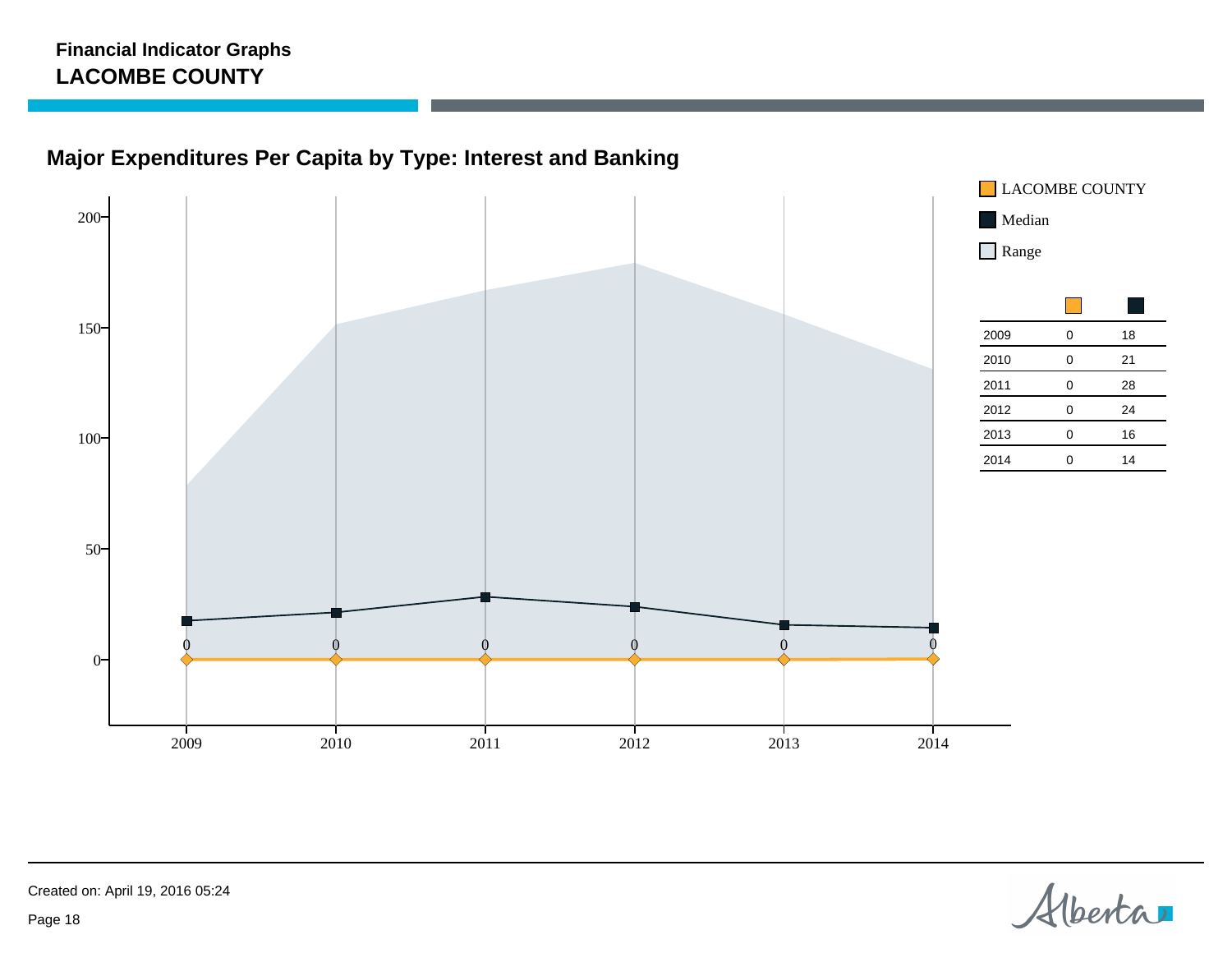# **Major Expenditures Per Capita by Type: Amortization of Tangible Capital Assets**



Alberta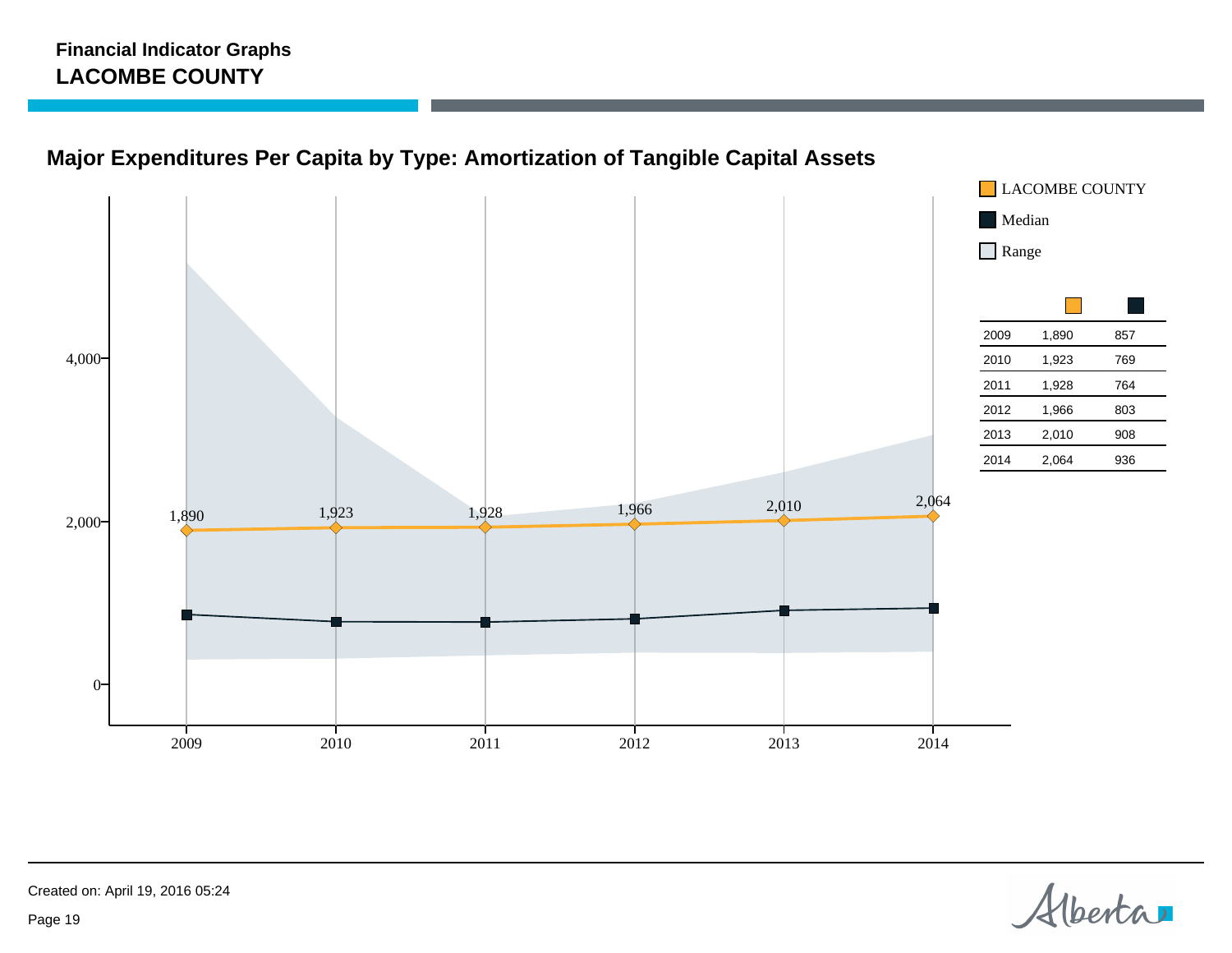



Alberta

Created on: April 19, 2016 05:24

Page 20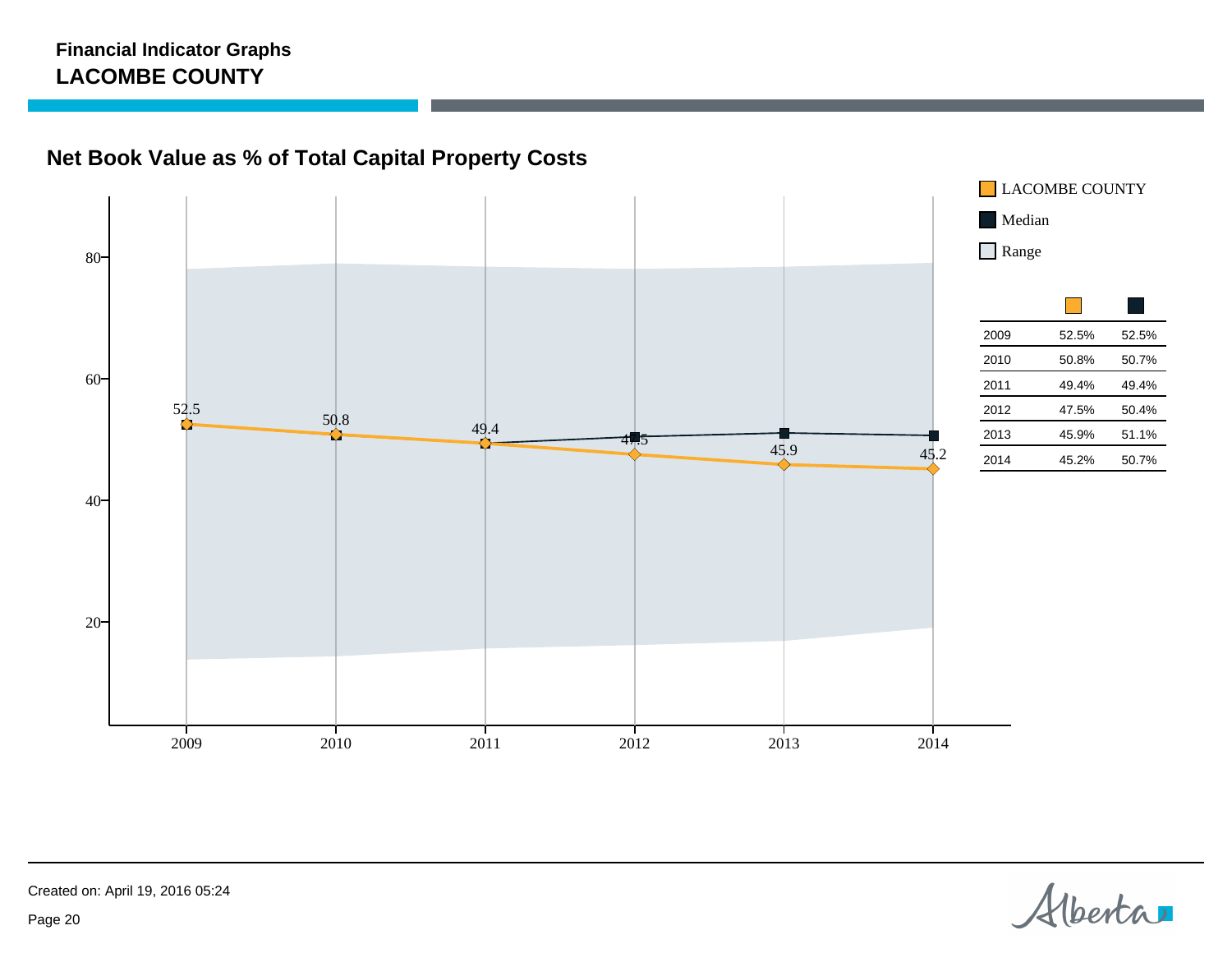# **Accumulated Surplus Categories as % of Total, 2014**



Alberta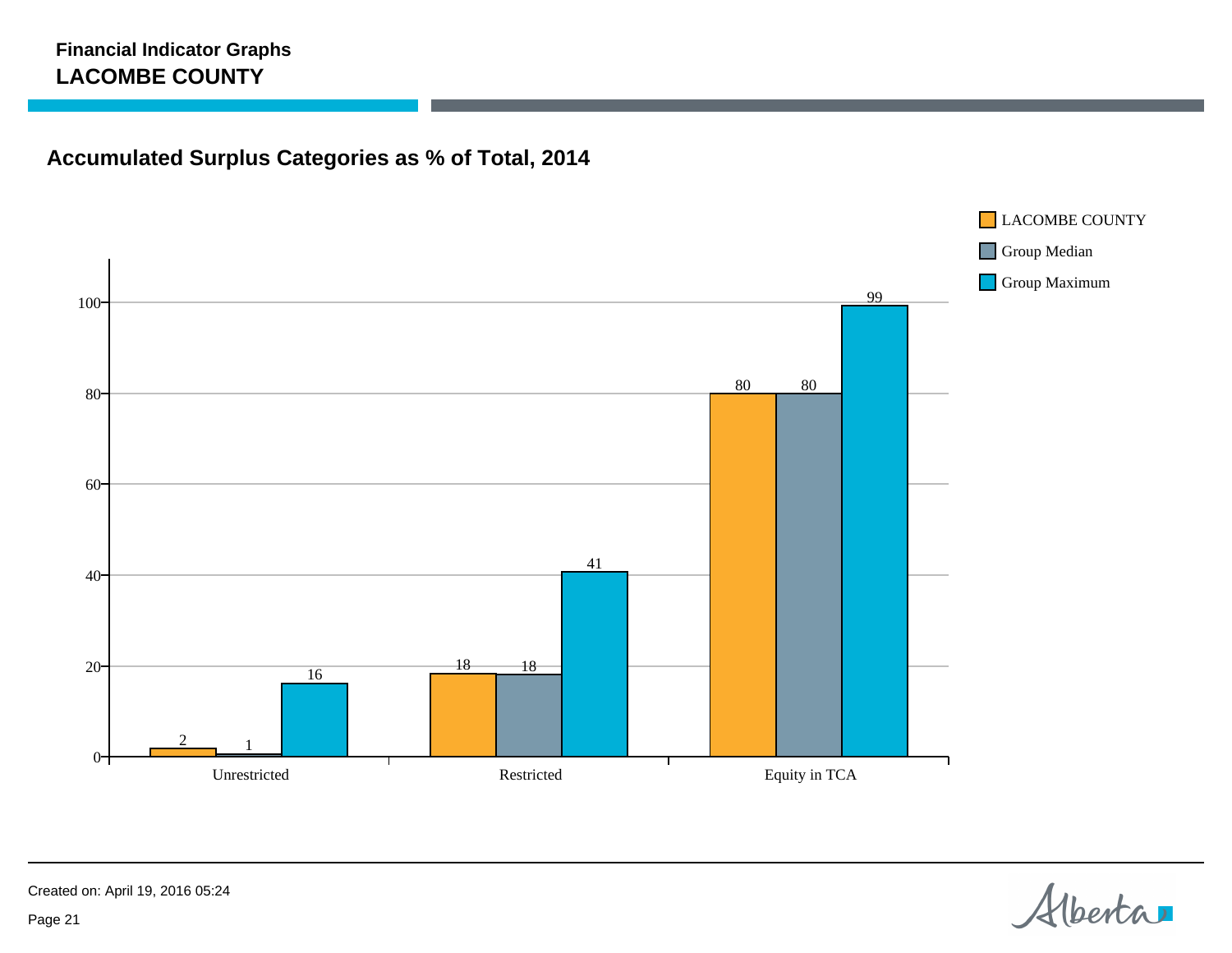# **Accumulated Surplus Per Capita, 2014**



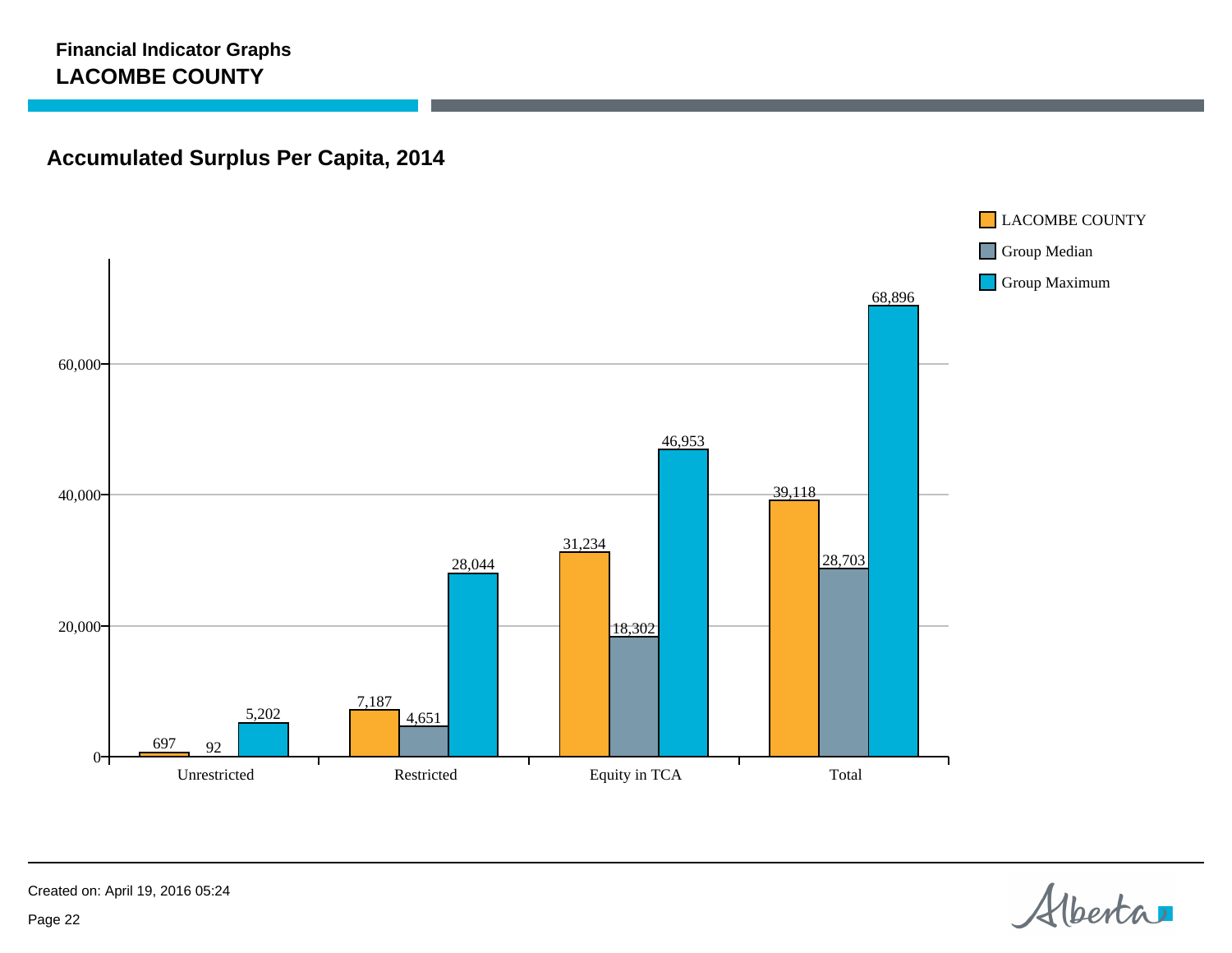#### **Ratio of Current Assets to Liabilities**



Note: The current ratio calculation measures ability to meet short-term obligations with existing liquid assets. "Current Assets" are those which are liquid in nature (cash or an asset which can be easily converted to cash). Inventory is excluded from the calculation. "Current Liabilities" are generally obligations coming due within the next fiscal year. The ratio is shown in the centre of the column. A ratio greater than one indicates the degree to which current assets exceed current liabilities; a ratio smaller

Alberta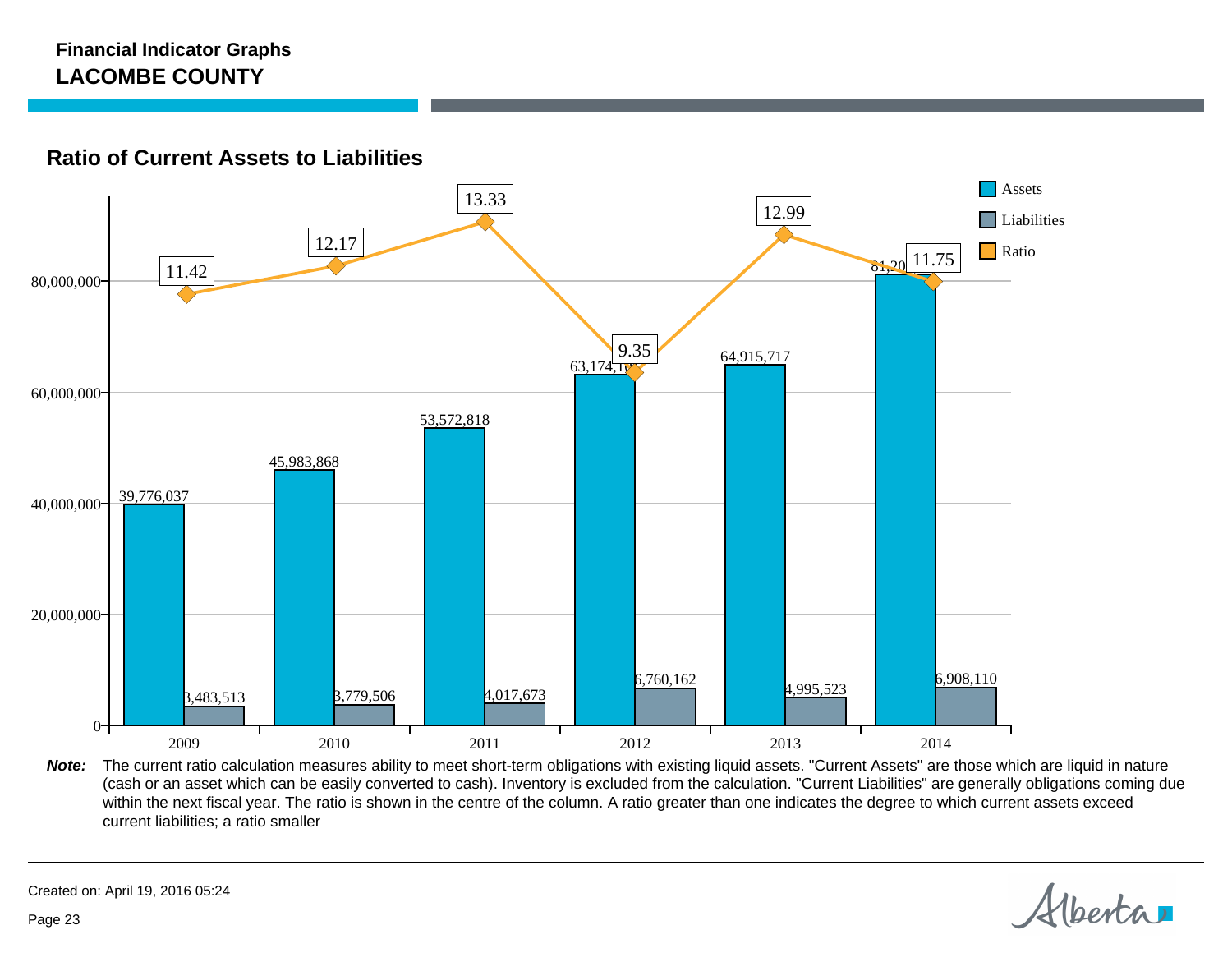

### **Total Equalized Assessment (in Millions)**

Alberta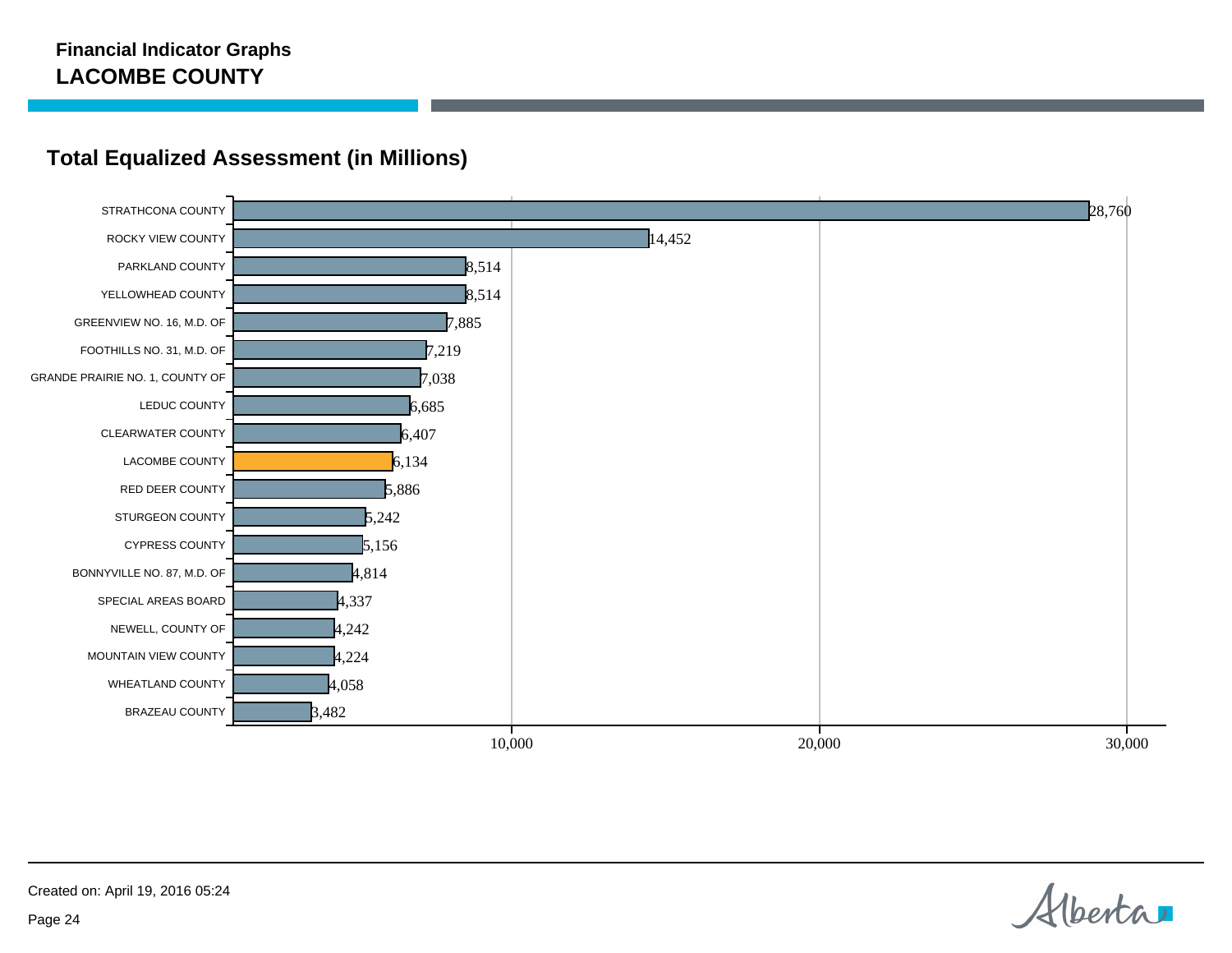### **Group Population**



Alberta